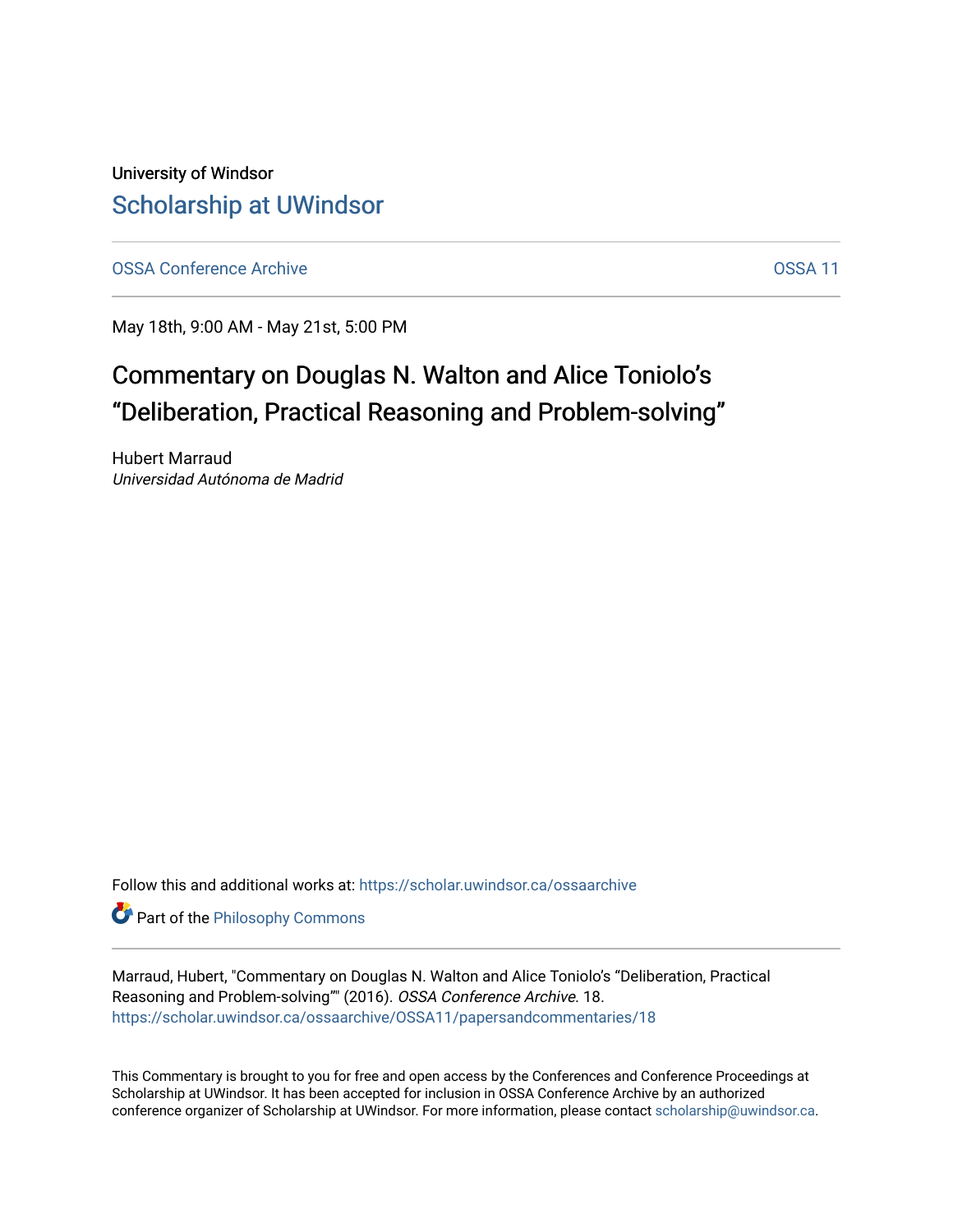## Commentary on Douglas N. Walton and Alice Toniolo's "Deliberation, Practical Reasoning and Problem-solving"

## HUBERT MARRAUD

*Departamento Lingüística general, Lenguas modernas, Lógica y filosofía de la ciencia, Teoría de la literatura y literatura comparada. Universidad Autónoma de Madrid Facultad de Filosofía y Letras. Avenida Tomás y Valiente, 1. Campus de Cantoblanco, UAM , 28049 Madrid (Spain) e-mail: [hubert.marraud@uam.es](mailto:hubert.marraud@uam.es)*

In their paper Walton and Toniolo provide many useful suggestions for a typology of deliberation dialogues. They make, first, a distinction between persuasion dialogue and deliberation dialogue in terms of their purpose:

- In a persuasion dialogue the issue to be resolved is whether a designated proposition is true or false.
- In a deliberation dialogue the issue is to decide which is the best available course of action in a particular set of circumstances.

According to the standard models (which probably means pragma-dialectics) there are three successive stages in persuasion dialogue: an opening stage, an argumentation stage, and a closing stage. The issue (or *stasis*) is designed once and for all at the opening stage, during the argumentation stage both sides put forward their arguments and, finally, in the closing stage it is decided which side (if any) has won the discussion.

Walton and Toniolo argue convincingly that the assumption embedded in the description of the opening stage is unrealistic for most deliberation dialogues, in which the issue to be addressed may be subject to changes during the deliberation. Thus a distinction is to be made between two kinds of deliberation dialogues:

- "Closed" deliberation dialogues where alternatives are set in place at the opening stage and remain fixed through the argumentation stage; and
- "Open" deliberation dialogues, where alternatives may (rightfully) be revised during the argumentative exchange.

This sort of "openness" makes a big difference for the very concept of relevance. Both in persuasion dialogues and closed deliberation dialogues, a particular move is relevant if it carries sufficient probative weight to either prove or disprove the proposition at issue. But in an open deliberation dialogue, relevance cannot be defined in this way, since the proposition at issue can also be a matter for argument. This raises the question as to when it is legitimate to propose a revision of the issue.

Although Walton and Toniolo do not give a full answer to this question, they do provide some insights. Revision may be justified when, during the dialogue,

(a) new information highlights alternatives that were not possible before;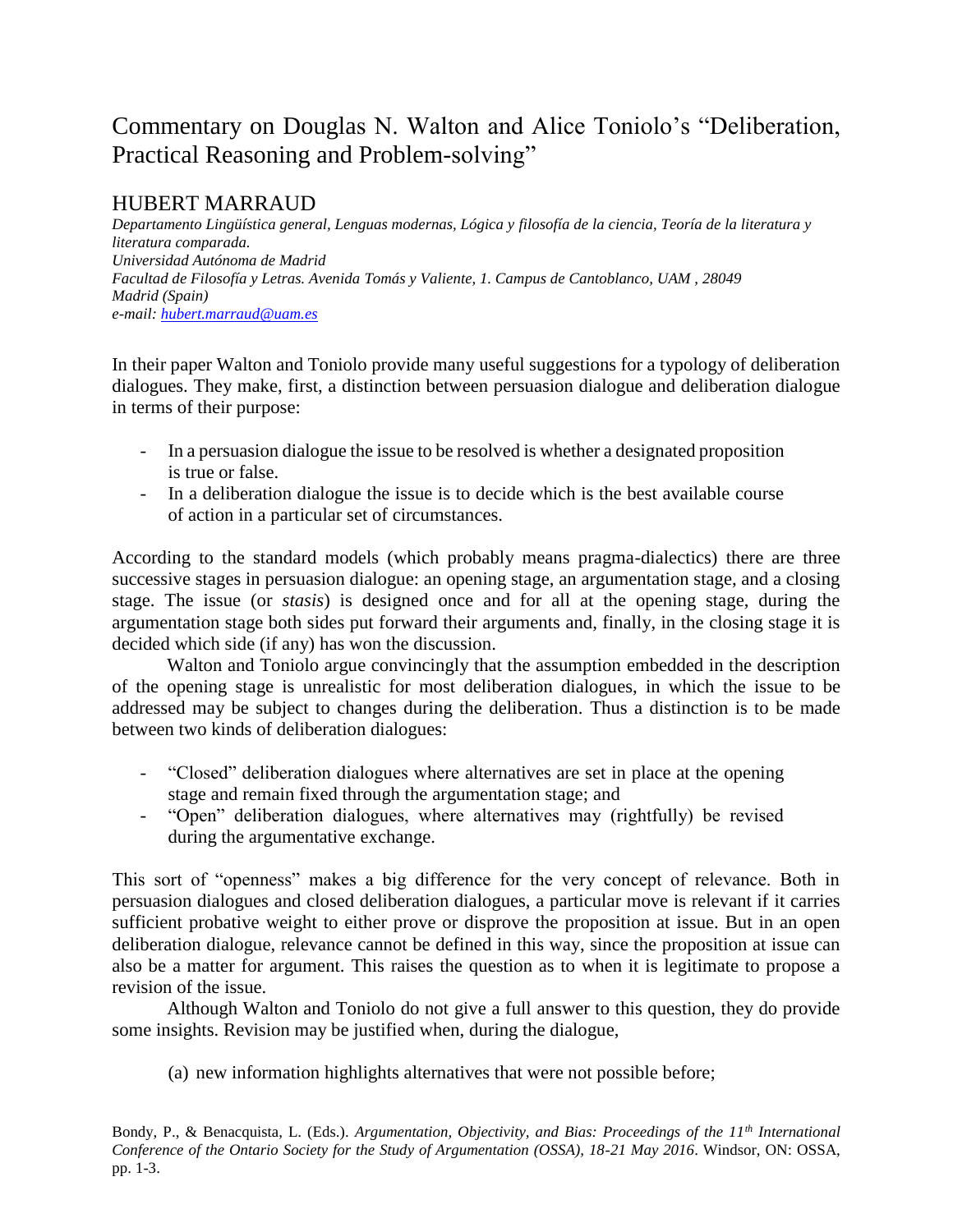### HUBERT MARRAUD

(b) there is no agreement on the options under discussion.

(b) seems to introduce some kind of negotiation of the issue or *status* in the meta-level of a deliberation dialogue, a nesting of dialogues worthy of being explored.

I would suggest that the revision of the issue during the dialogue is a particular case of a more general phenomenon concerning dialectical rules. Dialectical rules and procedures are often implicit in the practice of discussion, they are, so to speak, "taken for granted" by the participants. However when deep disagreements occur, the participants may shift the dialogue to a meta-level, proposing the addition, the deletion or the reinterpretation of rules used to organize the argumentative interaction in order to produce the best possible decision. Here is an example.

Neutrality of procedure consists in a special restraint on reasons that can be invoked to justify public policy. It stands in roughly the same relation to political deliberation as do rules of evidence to trial advocacy. Specifically, an argument is not publicly admissible if it appeals to reasons that have no rightful place in the public sphere, and policies are illegitimate if such reasons form ineliminable elements of their proposed justifications. (Galston 2003, p. 61)

Three different forms of procedural neutrality have been advanced: neutrality of content, consensus and logical neutrality.<sup>1</sup> Thus there is room for disagreement about the rules and norms drawing the line between admissible and inadmissible arguments in public argument.

Walton and Toniolo rely on the analysis of several "realistic examples of deliberation," more specifically of problem solving deliberation dialogue: "we suggest that the problem-solving type of deliberation is characterised by the revision of the issue made necessary by the arising of new circumstances" (p. 14). Some precisions are in order here.

It should be stressed that problem solving is not a kind of argumentation on its own, as neither is reasoning. Problem solving and reasoning are about how individuals form and change their beliefs (that is, psychological processes), and lack the communicative dimension which characterises argumentation. As Walton puts it:

Reasoning is the making or granting of assumptions called premises (starting points) and the process of moving toward conclusions (end points) from these assumptions by means of warrants. A warrant is a rule or frame that allows the move from one point to the next point in the sequence of reasoning. (1990, p. 403)

Argument is a social and verbal means of trying to resolve, or at least to contend with, a conflict or difference that has arisen or exists between two (or more) parties. An argument necessarily involves a claim that is advanced by at least one of the parties. (1990, p. 411)

Most often, argument occurs in dialogue. When this happens, the reasoning in the argument can be called dialectical reasoning. Some say that all reasoning is dialectical, but it is more widely acceptable to say that some reasoning can be

 $\overline{a}$ 

<sup>&</sup>lt;sup>1</sup> That is, independence of any particular understanding of the good, avoiding appeals to controversial moral propositions, and willingness to submit reasons to criticism in light of a shared critical rationality and understanding of what counts as evidence.